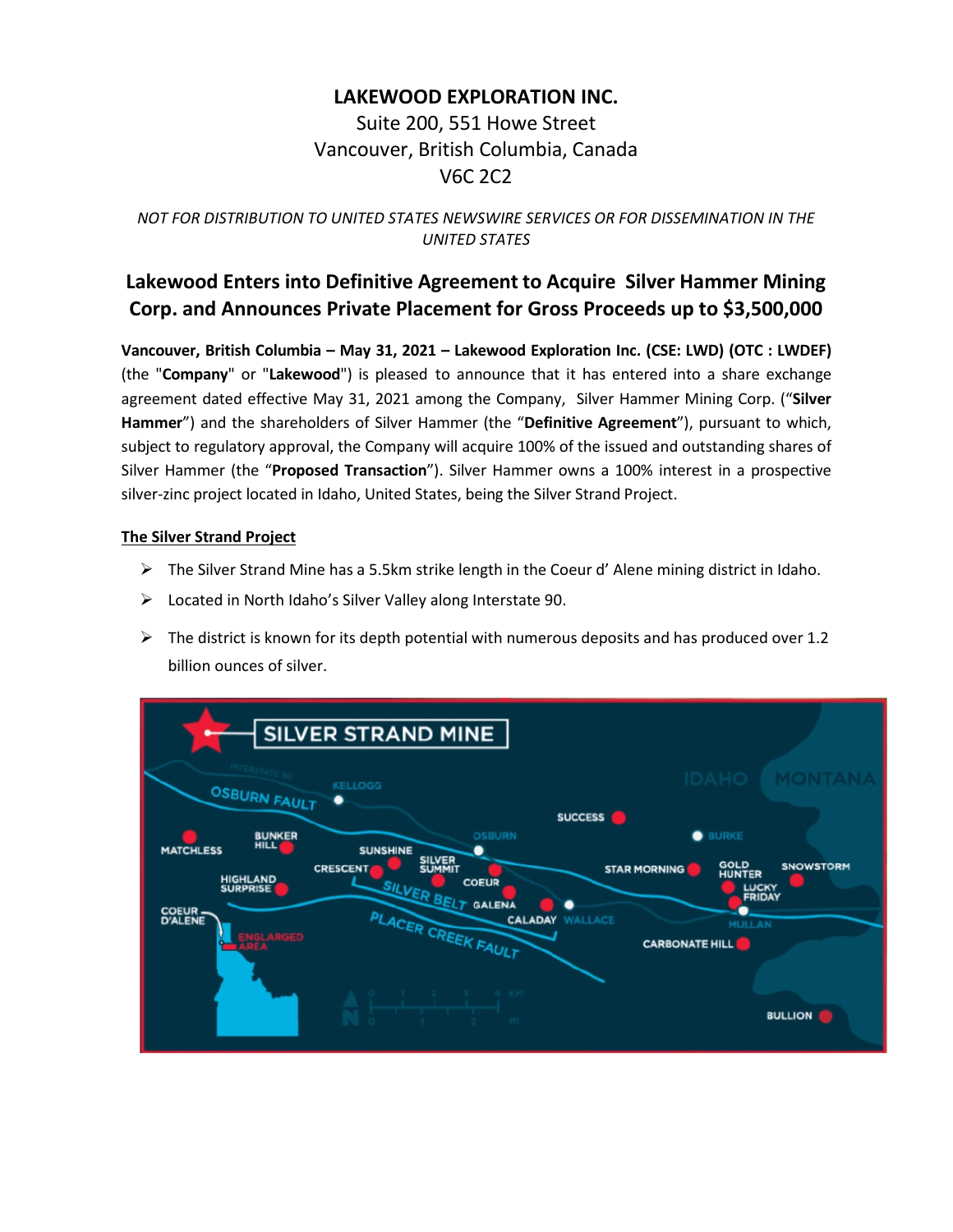#### **The Proposed Transaction**

Pursuant to the terms of the Definitive Agreement, upon the date of closing (the "**Closing Date**") of the Proposed Transaction, Lakewood will acquire 100% of the issued and outstanding securities of Silver Hammer in consideration for the issuance of 7,800,000 common shares of the Company (the "**Payment Shares**") pro rata to shareholders of Silver Hammer, which are expected to be equal to approximately 41% of the shares of the Company upon closing of the Proposed Transaction (excluding any securities issued in the Offering, as described below). In addition, the Company will issue 500,000 common shares to an arm's length third party finder in connection with the Proposed Transaction (the "**Finders' Shares**"). The Payment Shares and Finders' Shares will be subject to certain voluntary hold periods, with 25% of the Payment Shares released on the date that is 3 months following the Closing Date and an additional 25% released every 3 months thereafter until all Payment Shares have been released.

The Proposed Transaction remains subject to certain closing conditions including, without limitation, (a) the receipt by the Company of all necessary corporate and regulatory approvals; and (b) each party's representations and warranties in the Definitive Agreement being true and correct in all aspects as of the Closing Date, and each party meeting its terms and conditions and completing its covenants and obligations as contained therein. There can be no guarantees that the Proposed Transaction will be completed as contemplated or at all. The Proposed Transaction is anticipated to close on or before June 30, 2021.

There will be no changes to the Company's board or management in connection with the Proposed Transaction.

#### **The Private Placement**

The Company is also pleased to announce that it is conducting a non-brokered private placement financing of up to 14,000,000 units of the Company (collectively, the "**Units**") at a price of \$0.25 per Unit for aggregate gross proceeds of up to \$3,500,000 (the "**Offering**"). Each Unit will consist of one common share of the Company (each, a "**Common Share**") and one-half of one common share purchase warrant (each whole warrant, a "**Warrant**"). Each Warrant will entitle the holder thereof to acquire, on payment of \$0.50 to the Company, one common share of the Company (each, a "**Warrant Share**"), subject to adjustment in certain circumstances, for a period of 24 months from the closing date. The Company may accelerate the expiry of the Warrants in the event that for any ten consecutive trading days the daily volume weighted average trading price of the Common Shares is greater than \$0.60.

Proceeds from the Offering are expected to be used for exploration activities on the Company's Lacy Property Gold Project, completion of the Proposed Transaction and exploration on Silver Hammer's Silver Strand Project and for general working capital purposes. The Company may pay finder's fees and warrants on the Offering within the amounts permitted by the policies of the Canadian Securities Exchange.

All securities issued pursuant to the Offering will be subject to a four-month plus one day hold period from the closing date. The Company may pay finder's fees and/or commissions to eligible persons in connection with the Offering in accordance with applicable securities laws and the policies of the Canadian Securities Exchange.